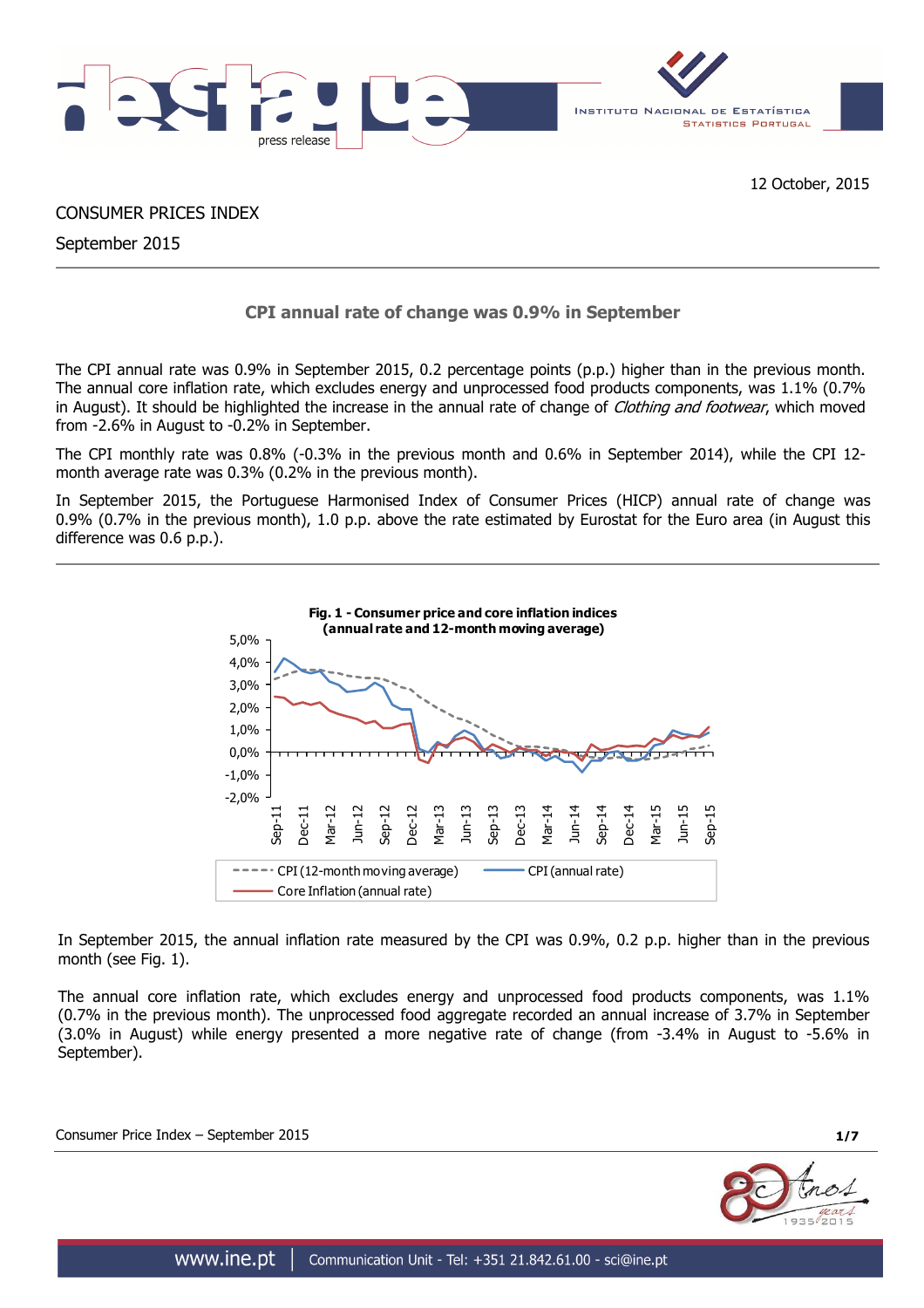

The largest upward pressure on the overall annual rate of change came from increases in the prices of Food and nonalcoholic beverages, Alcoholic beverages and tobacco and Communication while the major downward pressure came from changes in the prices *Transports*, with an annual rate of -1.1% (-1.8% in August).

In September, the CPI monthly rate was 0.8% (-0.3% in August and 0.6% in September 2014). The main upward contribution to this result came from changes in the prices of *Clothing and footwear*. On the opposite side, decreases were observed in the prices of Transports.

The CPI 12-month average rate was 0.3% in September (0.2% in August).

In September 2015, the HICP annual rate was 0.9% (0.7% in the previous month). The HICP monthly rate was 0.7% (0.5% in September 2014).

In August, the annual rate of change of the Portuguese HICP was 0.6 p.p. higher than the annual rate of change of the Euro area. That difference is estimated to increase to 1.0 p.p. in September 2015.

The HICP 12-month average rate was 0.4% in September (0.3% in August).



#### **Housing Rents**

In September 2015 the monthly rate of change of the average value of rents by net area for the whole country was nil (the same result was observed in the previous month).

The main increase was recorded in the Lisboa region (0.1%). The main decrease was observed in the Algarve region, where the value of rents by net area decreased by 0.4%.

The annual change rate of the housing rents for the whole country was 1.0% in September (1.2% in August). The main increase was observed in the Açores region (4.5%), while the Alentejo region recorded the main decrease (-2.6%).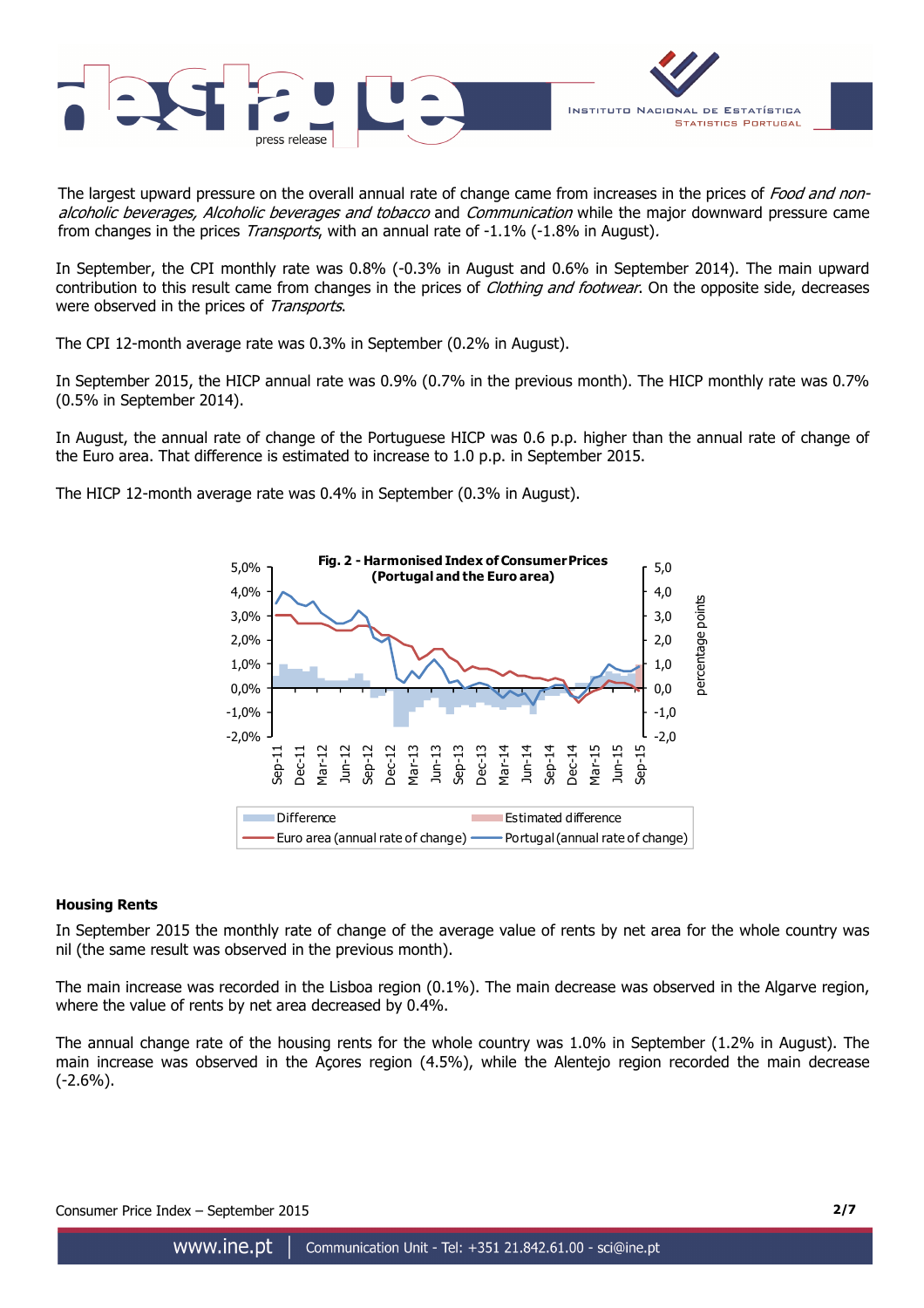



# **Consumer Price Index 2015 – changes due to the annual chaining of the index**

With the publication of the Consumer Price Index (CPI) in January of each year, the expenditure structure and the goods and services included in the basket are updated benefiting from the chaining process.

The weighting structure for the 2015 CPI is based on the households' final monetary consumption expenditure of Portuguese National Accounts at three-digit level of the Classification of Individual Consumption by Purpose (COICOP). These results are valued to December prices of the previous year. Due to the new benchmark of the Portuguese National Accounts there were some relevant changes in the CPI weighting structure compared with the previous year.

This complies with the regulations of the European Commission and Eurostat recommendations for the compilation of the Harmonized Index of Consumer Prices, aiming to ensure the highest quality of the information and the comparability among Member States.

Using information from National Accounts as the primary source ensures the appropriate update of the weights at the aggregated level on an annual basis, reflecting not only price changes but also changes in quantities of goods and services purchased by households. Information from National Accounts, which reflects the integration of several sources, including the Household Budget Survey (HBS), ensures a high degree of consistency with other fundamental variables for economic analysis. National Accounts are compiled using supply and use tables, matching available resources of each product (domestic production and imports) and the respective uses (exports and domestic spending) at a relatively detailed level.

Even though, as the number of products included in the CPI is more detailed than that provided by National Accounts, for more disaggregated levels of expenditure information from the HBS and the Census supplemented by other administrative sources is used, as well as from other surveys conducted by Statistics Portugal. This information is also used for updating the goods and services included in the CPI.

With the access to more detailed and updated information, notably coming from administrative sources, changes in the weighting structure and / or samples were also introduced for cigarettes, natural gas, pharmaceutical products, new cars, motorcycles, highway tolls, airline tickets, telecommunications services, newspapers and periodicals, packages holidays, football and betting and gambling.

The following table presents the CPI weights for 2014 and 2015.

|    | $COICOP1$ divisions                                                   | 2014 weights | 2015 weights |
|----|-----------------------------------------------------------------------|--------------|--------------|
| 01 | Food and non-alcoholic beverages                                      | 211.8        | 215.7        |
| 02 | Alcoholic beverages and tobacco                                       | 37.9         | 41.4         |
| 03 | Clothing and footwear                                                 | 69.4         | 70.9         |
| 04 | Housing, water, electricity, gas and other fuels                      | 91.3         | 96.5         |
| 05 | Furnishings, household equipment and routine maintenance of the house | 64.0         | 65.0         |
| 06 | Health                                                                | 72.0         | 61.0         |
| 07 | Transport                                                             | 126.5        | 134.3        |
| 08 | Communication                                                         | 36.3         | 36.9         |
| 09 | Recreation and culture                                                | 79.4         | 76.9         |
| 10 | Education                                                             | 15.7         | 17.8         |
| 11 | Restaurants and hotels                                                | 90.8         | 82.7         |
| 12 | Miscellaneous goods and services                                      | 105.0        | 100.9        |
| 00 | <b>All items</b>                                                      | 1000         | 1000         |

 $1$  COICOP – Classification Of Individual Consumption by Purpose

Consumer Price Index – September 2015 **3/7**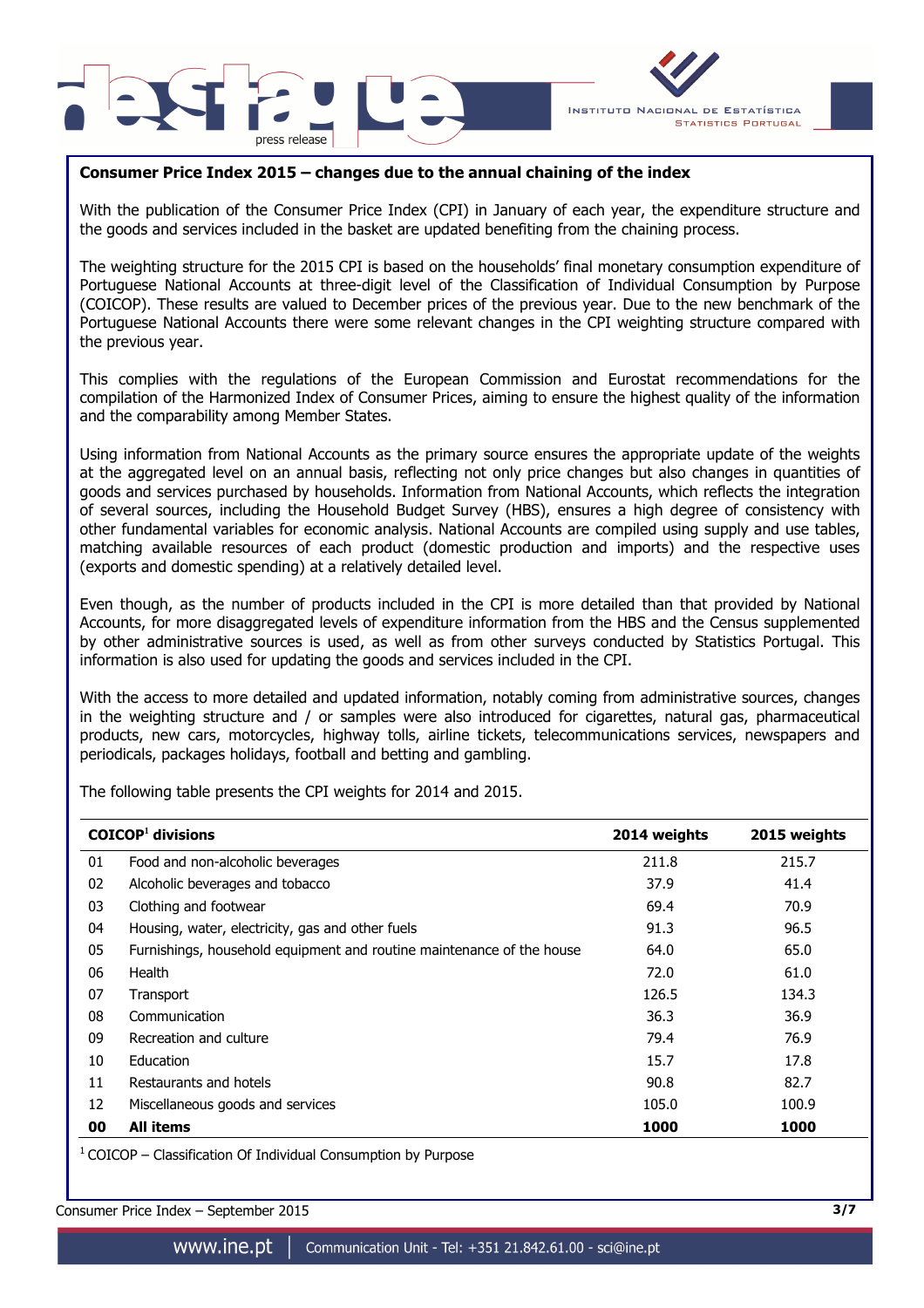



## **Consumer Price Index**

I

The Consumer Price Index (CPI) measures the change over time of the prices of a certain basket of goods and services bought by a "typical" consumer. The CPI has been designed to capture price changes and not to measure price levels.

The CPI is updated every year with the most recent information on prices and quantities. The 2015 CPI weighting structure and the sample of goods and services included in the basket are a result of the combination of three fundamental sources of information: results of the Portuguese National Accounts complemented with the Household Budget Survey and the Census for more detailed levels of expenditure. Administrative data is also used.

The CPI is compiled through the aggregation of seven regional price indexes and the goods and services included in the index are grouped according to the COICOP classification.

## **Table 1: CPI - COICOP<sup>1</sup> Divisions**

| 01 | Food and non-alcoholic beverages                                      | 07 | <b>Transports</b>                |
|----|-----------------------------------------------------------------------|----|----------------------------------|
| 02 | Alcoholic beverages and tobacco                                       | 08 | Communications                   |
| 03 | Clothing and footwear                                                 | 09 | Recreation and culture           |
| 04 | Housing, water, electricity, gas and other fuels                      | 10 | Education                        |
| 05 | Furnishings, household equipment and routine maintenance of the house | 11 | Restaurants and hotels           |
| 06 | Health                                                                | 12 | Miscellaneous goods and services |
|    | $\cdots$<br>$\cdots$<br>$\sim$                                        |    |                                  |

<sup>1</sup> COICOP: Classification Of Individual Consumption by Purpose

### **Monthly rate**

The monthly rate is the change in the index of a certain month compared with the index of the previous month expressed as a percentage. Although up-to-date, this measure can be affected by seasonal and other effects.

#### **Annual rate**

The annual rate is the change in the index of a certain month compared with the index of the same month in the previous year expressed as a percentage. In the presence of a stable seasonal pattern, seasonal effects do not influence this measure.

#### **12-month average rate**

The 12-month average rate is the change in the average index of one year compared with the average index of the previous year expressed as a percentage. This moving average is less sensitive to transient changes in prices.

#### **Core inflation index (all items CPI excluding unprocessed food and energy products)**

The core inflation index is compiled by excluding the prices of unprocessed food and energy products from the all items CPI. The primary objective of this index is to capture the underlying inflation pressures in the economy.

#### **Harmonised Index of Consumer Prices**

The Harmonised Index of Consumer Prices (HICP) is compiled in each member state of the European Union for the purposes of inflation comparisons across EU countries, as required by the Treaty on European Union'. This index plays an important role as a guideline for the achievement of the European System of Central Banks primary objective: price stability. In 1998, the European Central Bank adopted the HICP as "the most appropriate price measure" for its definition of price stability in the Euro area<sup>2</sup>.

The current HICP (2005 = 100) is produced in each Member State following a harmonized methodology developed by experts in the field of price statistics, under the Eurostat's "Price Statistics Working Group". From the methodological point of view, there are no major differences between the HICP and CPI. However, the different scope of coverage leads to differences in the weighting structure, mainly in Restaurants and hotels. This is mostly an effect of the inclusion of non-residents expenditure ("tourists") in the HICP and the corresponding exclusion from the CPI.

Additional information on the methodology of the HICP can be found on the Eurostat website at http://ec.europa.eu/eurostat/web/hicp/overview.

\_\_\_\_\_\_\_\_\_\_\_\_\_\_\_\_\_\_\_\_\_ 1 - Article 109j and protocol on the convergence criteria referred to in that article.

2 - "A stability oriented monetary policy strategy for the ESCB". ECB press notice released on 13 October 1998.

Consumer Price Index – September 2015 **4/7**

www.ine.pt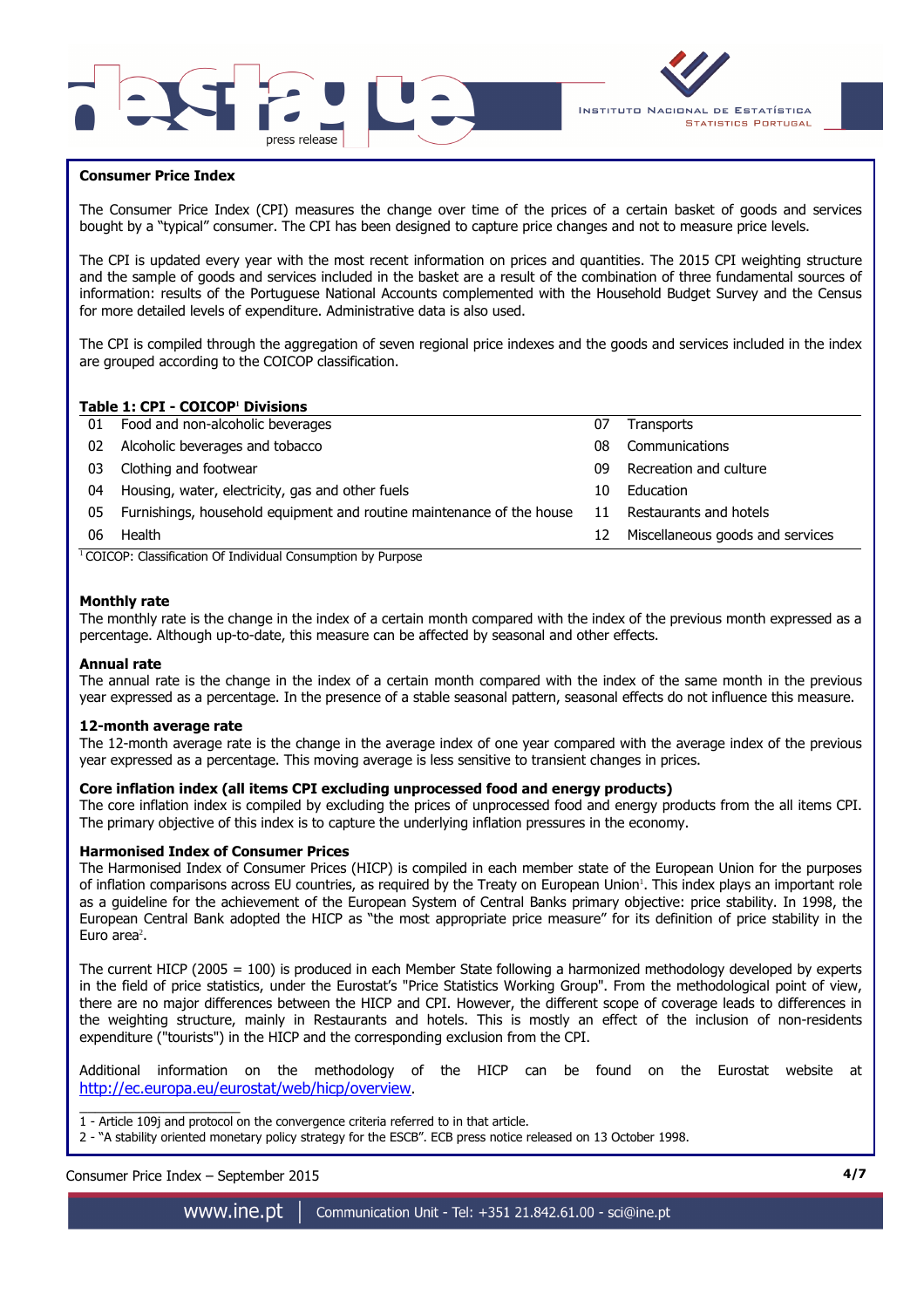



## **Table 2: CPI and HICP 2015 weighting structure**

|    | $COICOP1$ divisions                                                   | <b>CPI</b> | <b>HICP</b> |
|----|-----------------------------------------------------------------------|------------|-------------|
| 01 | Food and non-alcoholic beverages                                      | 215.7      | 208.2       |
| 02 | Alcoholic beverages and tobacco                                       | 41.4       | 40.6        |
| 03 | Clothing and footwear                                                 | 70.9       | 71.9        |
| 04 | Housing, water, electricity, gas and other fuels                      | 96.5       | 91.7        |
| 05 | Furnishings, household equipment and routine maintenance of the house | 65.0       | 63.5        |
| 06 | Health                                                                | 61.0       | 58.8        |
| 07 | Transport                                                             | 134.3      | 132.9       |
| 08 | Communication                                                         | 36.9       | 35.1        |
| 09 | Recreation and culture                                                | 76.9       | 64.9        |
| 10 | Education                                                             | 17.8       | 16.9        |
| 11 | Restaurants and hotels                                                | 82.7       | 119.2       |
| 12 | Miscellaneous goods and services                                      | 100.9      | 96.3        |
| 00 | All items                                                             | 1000       | 1000        |

<sup>1</sup> COICOP: Classification Of Individual Consumption by Purpose.

# **Presentation of data and rounding rules**

Since the release of the January 2013 CPI indices are published with base 100 in the year 2012.

Due to rounding procedures, those indices may not reproduce exactly the published rates of change. However, it should be noted that the published rates prevail.

In this press release the descriptive analysis is based on rounded values to one decimal.

#### **Next press release**

The September 2015 CPI/HICP will be released on November 11<sup>th</sup> 2015.

Consumer Price Index – September 2015 **5/7**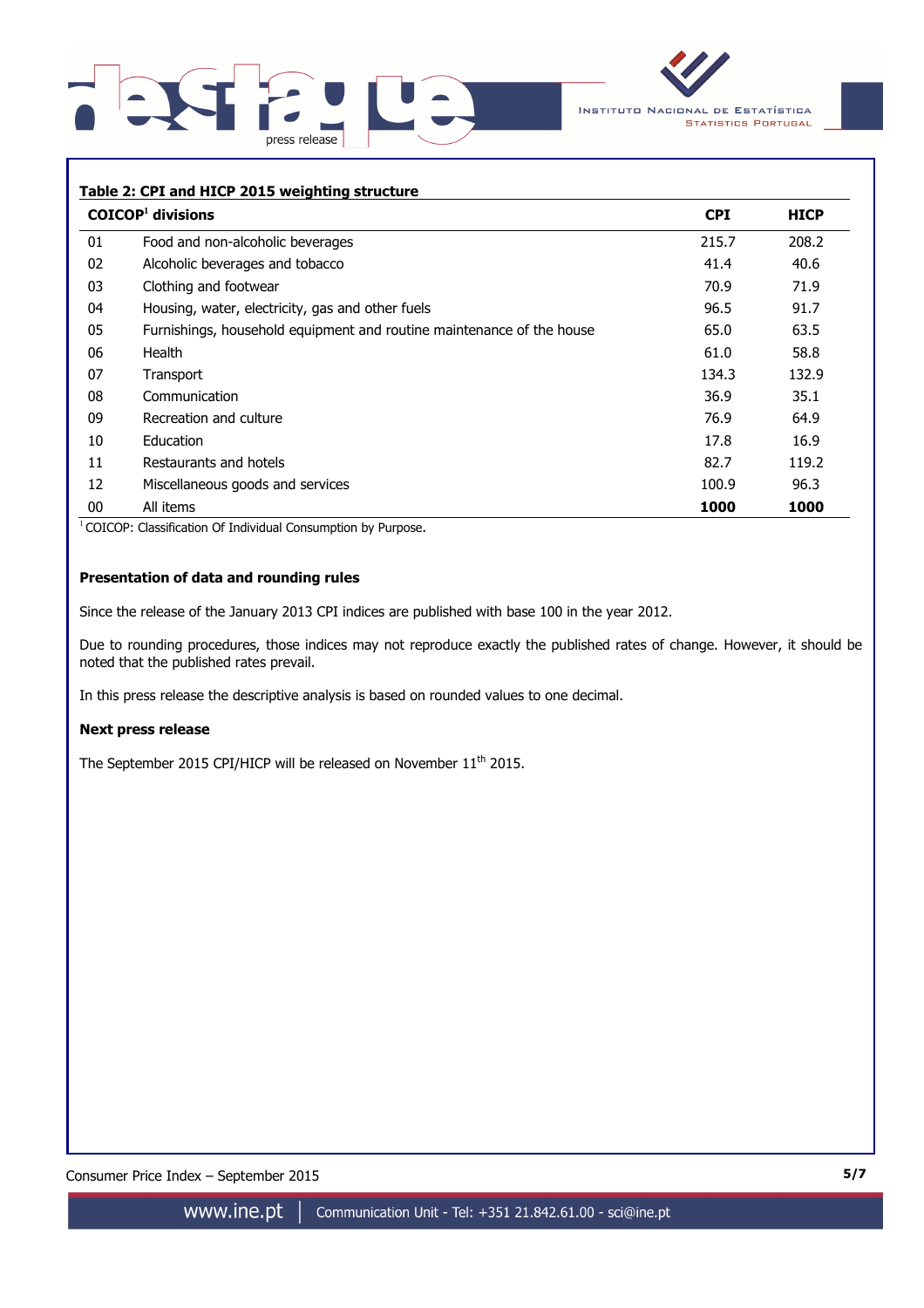

| <b>Annex:</b> |    |  |
|---------------|----|--|
|               |    |  |
|               | 01 |  |

# CPI rate of change (index division and all items CPI)

|                 | Index divisions $(1)$ |      |                                                                    |         |         |                 |                     |         |         |      |      |         |         |  |
|-----------------|-----------------------|------|--------------------------------------------------------------------|---------|---------|-----------------|---------------------|---------|---------|------|------|---------|---------|--|
|                 | 01                    | 02   | 03                                                                 | 04      | 05      | 06              | 07                  | 08      | 09      | 10   | 11   | 12      |         |  |
|                 |                       |      |                                                                    |         |         |                 | Annual average rate |         |         |      |      |         |         |  |
| 2012            | 3.20                  | 4.74 | $-5.24$                                                            | 8.72    | $-0.47$ | 0.35            | 3.27                | 0.46    | 0.91    | 1.50 | 4.47 | 1.11    | 2.77    |  |
| 2013            | 1.94                  | 4.05 | $-3.31$                                                            | 2.15    | $-0.51$ | 1.49            | $-2.32$             | 0.45    | 0.41    | 1.18 | 1.65 | $-0.61$ | 0.27    |  |
| 2014            | $-1.34$               | 3.09 | $-2.11$                                                            | 2.22    | $-0.38$ | 0.66            | $-1.20$             | 1.10    | $-1.49$ | 0.43 | 0.97 | $-0.46$ | $-0.28$ |  |
|                 | Annual rate           |      |                                                                    |         |         |                 |                     |         |         |      |      |         |         |  |
| 2013 September  | 1.90                  | 3.51 | $-2.12$                                                            | 1.44    | $-0.54$ | 3.53            | $-3.68$             | 0.85    | $-0.07$ | 1.45 | 1.56 | $-1.02$ | 0.12    |  |
| October         | 0.48                  | 4.15 | $-2.80$                                                            | 1.09    | $-0.76$ | 3.19            | $-4.05$             | 1.14    | $-0.49$ | 0.39 | 1.11 | $-0.98$ | $-0.25$ |  |
| November        | 0.53                  | 4.48 | $-3.08$                                                            | 1.13    | $-0.96$ | 3.00            | $-3.47$             | 1.57    | $-0.68$ | 0.33 | 0.70 | $-0.99$ | $-0.15$ |  |
| December        | 0.61                  | 4.27 | $-2.65$                                                            | 0.94    | $-1.10$ | 3.00            | $-0.54$             | 1.55    | $-1.03$ | 0.31 | 0.55 | $-0.81$ | 0.20    |  |
| 2014 January    | 0.20                  | 4.26 | $-2.63$                                                            | 2.15    | $-1.18$ | 1.37            | $-1.38$             | 3.39    | $-1.40$ | 0.29 | 0.61 | $-0.44$ | 0.06    |  |
| February        | $-0.05$               | 3.71 | $-2.26$                                                            | 2.27    | $-1.00$ | 1.01            | $-1.89$             | 2.45    | $-0.95$ | 0.36 | 0.63 | $-0.39$ | $-0.08$ |  |
| March           | $-0.42$               | 2.22 | $-1.02$                                                            | 2.10    | $-0.92$ | 0.78            | $-3.08$             | 1.98    | $-1.48$ | 0.40 | 0.17 | $-0.43$ | $-0.37$ |  |
| April           | $-0.93$               | 2.36 | $-1.82$                                                            | 2.10    | $-0.91$ | 0.16            | 0.26                | 1.61    | $-1.33$ | 0.46 | 0.13 | $-0.70$ | $-0.14$ |  |
| May             | $-2.33$               | 2.14 | $-1.65$                                                            | 2.15    | $-0.83$ | 0.29            | $-0.52$             | 1.58    | $-1.18$ | 0.41 | 0.65 | $-0.72$ | $-0.44$ |  |
| June            | $-2.53$               | 2.88 | $-1.45$                                                            | 2.32    | $-1.00$ | 0.74            | 0.15                | 0.36    | $-1.80$ | 0.40 | 0.62 | $-0.63$ | $-0.42$ |  |
| July            | $-3.05$               | 3.11 | $-7.45$                                                            | 2.15    | $-0.77$ | 0.81            | 0.09                | 0.37    | $-1.94$ | 0.36 | 0.84 | 0.22    | $-0.87$ |  |
| August          | $-3.17$               | 3.38 | $-0.67$                                                            | 2.18    | $-0.34$ | 0.71            | 0.58                | 0.39    | $-0.99$ | 0.37 | 1.28 | $-0.24$ | $-0.36$ |  |
| September       | $-2.19$               | 3.70 | $-0.98$                                                            | 2.34    | $-0.60$ | 0.81            | $-1.09$             | $-0.14$ | $-2.41$ | 0.37 | 1.94 | $-0.63$ | $-0.37$ |  |
| October         | $-0.63$               | 3.17 | $-2.20$                                                            | 2.62    | 0.72    | 0.39            | $-1.39$             | 0.68    | $-1.46$ | 0.57 | 1.63 | $-0.70$ | 0.00    |  |
| November        | $-0.53$               | 3.13 | $-1.63$                                                            | 2.40    | 1.15    | 0.46            | $-1.84$             | 0.27    | $-1.72$ | 0.57 | 1.44 | $-0.42$ | 0.02    |  |
| December        | $-0.38$               | 3.09 | $-1.84$                                                            | 1.92    | 1.12    | 0.32            | $-4.38$             | 0.28    | $-1.24$ | 0.60 | 1.64 | $-0.48$ | $-0.36$ |  |
| 2015 January    | $-0.13$               | 3.09 | $-1.48$                                                            | 1.05    | 0.99    | 0.34            | $-4.21$             | 1.19    | $-1.32$ | 0.60 | 1.34 | $-0.55$ | $-0.39$ |  |
| February        | 0.01                  | 3.19 | $-1.84$                                                            | 0.20    | 0.84    | 0.65            | $-2.78$             | 2.80    | $-1.52$ | 0.60 | 1.78 | $-0.85$ | $-0.21$ |  |
| March           | 0.29                  | 2.60 | $-1.99$                                                            | 0.32    | 0.76    | 0.59            | $-0.26$             | 3.63    | $-0.93$ | 0.54 | 1.98 | $-0.61$ | 0.31    |  |
| April           | 1.18                  | 4.04 | $-2.44$                                                            | 0.50    | 0.64    | 0.50            | $-1.40$             | 3.55    | $-1.40$ | 0.49 | 1.89 | $-0.02$ | 0.40    |  |
| May             | 2.07                  | 5.07 | $-2.54$                                                            | 0.48    | 0.60    | 0.56            | 1.04                | 3.58    | $-0.82$ | 0.50 | 1.57 | $-0.02$ | 0.95    |  |
| June            | 1.95                  | 4.91 | $-3.44$                                                            | 0.62    | 0.78    | 0.49            | $-0.20$             | 4.90    | $-0.53$ | 0.51 | 1.54 | 0.02    | 0.80    |  |
| July            | 1.53                  | 4.97 | $-2.86$                                                            | 0.24    | 1.15    | 0.34            | $-0.42$             | 4.98    | $-0.48$ | 0.59 | 1.43 | 0.41    | 0.77    |  |
| August          | 1.71                  | 4.36 | $-2.65$                                                            | 0.05    | 1.14    | 0.47            | $-1.83$             | 4.96    | $-0.42$ | 0.58 | 1.51 | 1.08    | 0.66    |  |
| September       | 1.98                  | 4.28 | $-0.23$                                                            | $-0.22$ | 1.19    | 0.29            | $-1.11$             | 5.53    | $-0.54$ | 0.59 | 1.03 | 1.02    | 0.88    |  |
| <b>Symbols:</b> | estimated             |      | Po provisional                                                     |         |         | x not available |                     |         |         |      |      |         |         |  |
| Note:           |                       |      | (1) The names of the divisions are given in the explanatory notes. |         |         |                 |                     |         |         |      |      |         |         |  |

INE - Portugal Source:

Consumer Price Index – September 2015 **6/7**